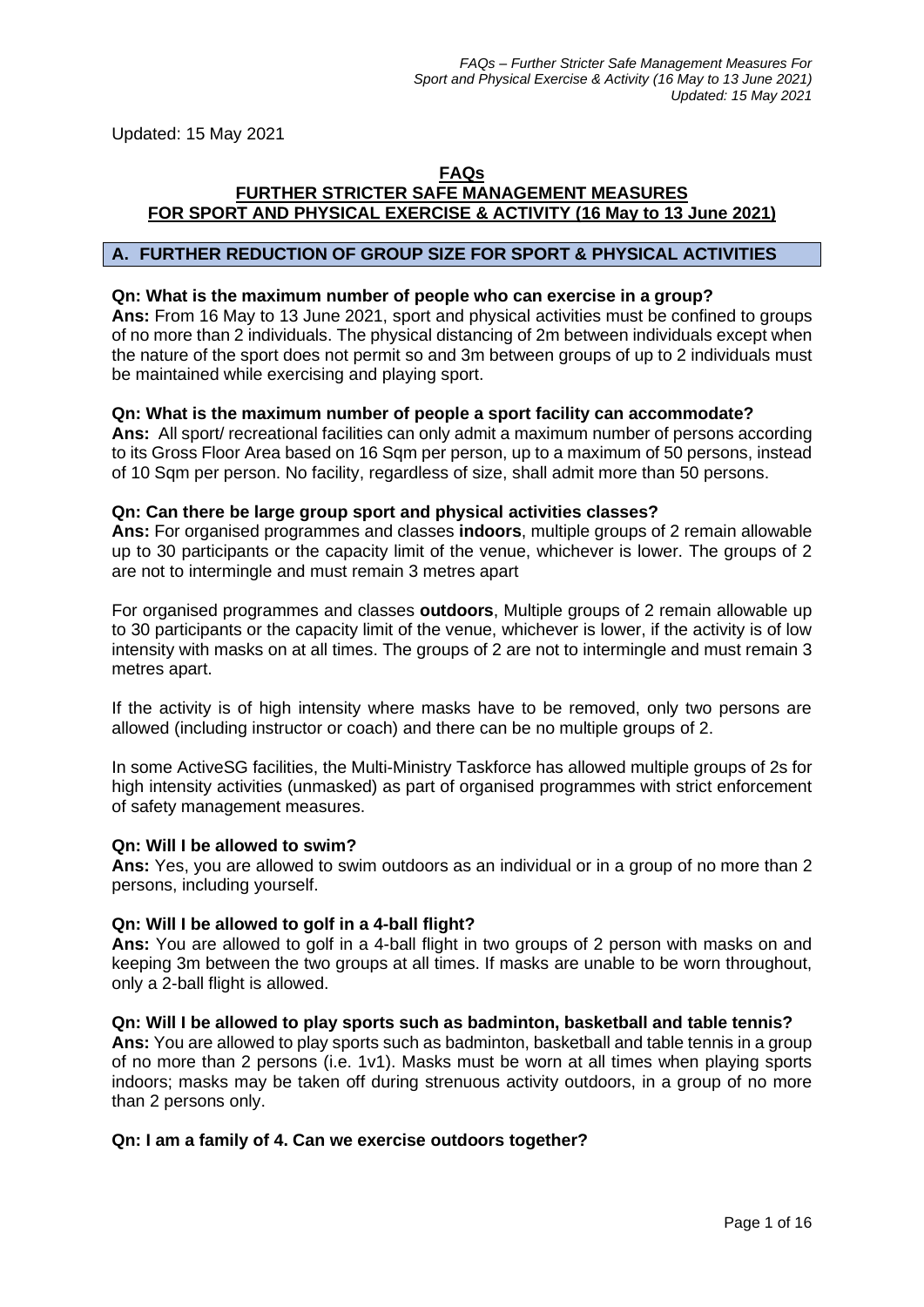**Ans:** Individuals from the same household can exercise together, but should split into pairs and maintain safe distancing between individuals (2 metres) and different groups (3 metres) while exercising.

# **B. ON LOW INTENSITY SPORT & PHYSCIAL ACTIVITIES IN INDOOR SPORT & RECREATIONAL FACILITIES**

### **Qn: What sport and physical activities are allowed indoors?**

**Ans:** Only low intensity sport and physical activities with masks on at all times are allowed in indoor sport & recreation facilities. The activity has to cease immediately, if any participant removes his or her mask.

# **Qn: What indoor facilities are to be closed and for how long?**

**Ans:** Since 8 May 2021 and to 13 June 2021, all indoor facilities including gyms and fitness studios, sports halls, indoor swimming pools, squash courts, are to close, **unless they only offer low intensity physical activities, sport and exercises where all participants and instructors are wearing masks at all times, and where there is no sharing or supply of any common equipment.** 

Participants, instructors and staff also have to adhere to a more stringent set of safe management measures (SMMs) per [Annex in the updated Sport Singapore guidance.](https://go.gov.sg/furtherstrictersmm16mayto13june2021) No such facility<sup>1</sup> will be allowed to offer weight, strength or resistance training of any form, and/or provide equipment for such training, as these are associated with strenuous activities.

Other indoor facilities *similar to gym and studio settings* that remain in operation are to modify their activities to be in line with the more stringent SMM.

### **Qn: What are some examples of low intensity sport/physical activities?**

**Ans:** These are activities that can be done with mask on at all times such as Yoga, Pilates, stretching exercises, Tai Chi, etc. There may have to be some modification to how it is done, e.g. without the use of equipment, during this period of time.

# **Qn: I run a private sport academy (e.g. gymnastics, martial arts, combat sports)** *in an indoor setting similar to a studio***. Do I need to close?**

**Ans:** No, you don't have to close but the activities being offered will have to be modified as per the guidance below. You will also need to factor in the reduced group size and facility capacity, as well as enhanced measures as per [Annex in the updated Sport Singapore](https://go.gov.sg/furtherstrictersmm16mayto13june2021)  [guidance.](https://go.gov.sg/furtherstrictersmm16mayto13june2021) These apply to activities such as TKD, MMA, Muay Thai, BJJ, Fencing, Judo, Boxing and other similar activities.

The private sport academies who continue to open must:

- Modify your activities to minimise contact as much as possible. Keep total grappling time to no more than 15 minutes in total per session.
- Ensure that your participants and instructors are masked on at all times, refraining from conducting activities that are strenuous to the point that they feel the need to remove their masks.

*<sup>1</sup> Premises identified as high-risk physical activities, sport and exercise environments include, but are not limited to, indoor fitness training facilities, indoor gyms, as well as fitness studios and similar indoor studio settings for climb walls, trampoline, dance, barre, spin, etc. Such indoor premises (and including any other type of indoor premises such as hotel, club or condominium function rooms) must not be allowed to be used, or hired out to others for use for any high intensity sport and physical activities where participants are in close contact, exerting and not wearing masks during the stipulated period.*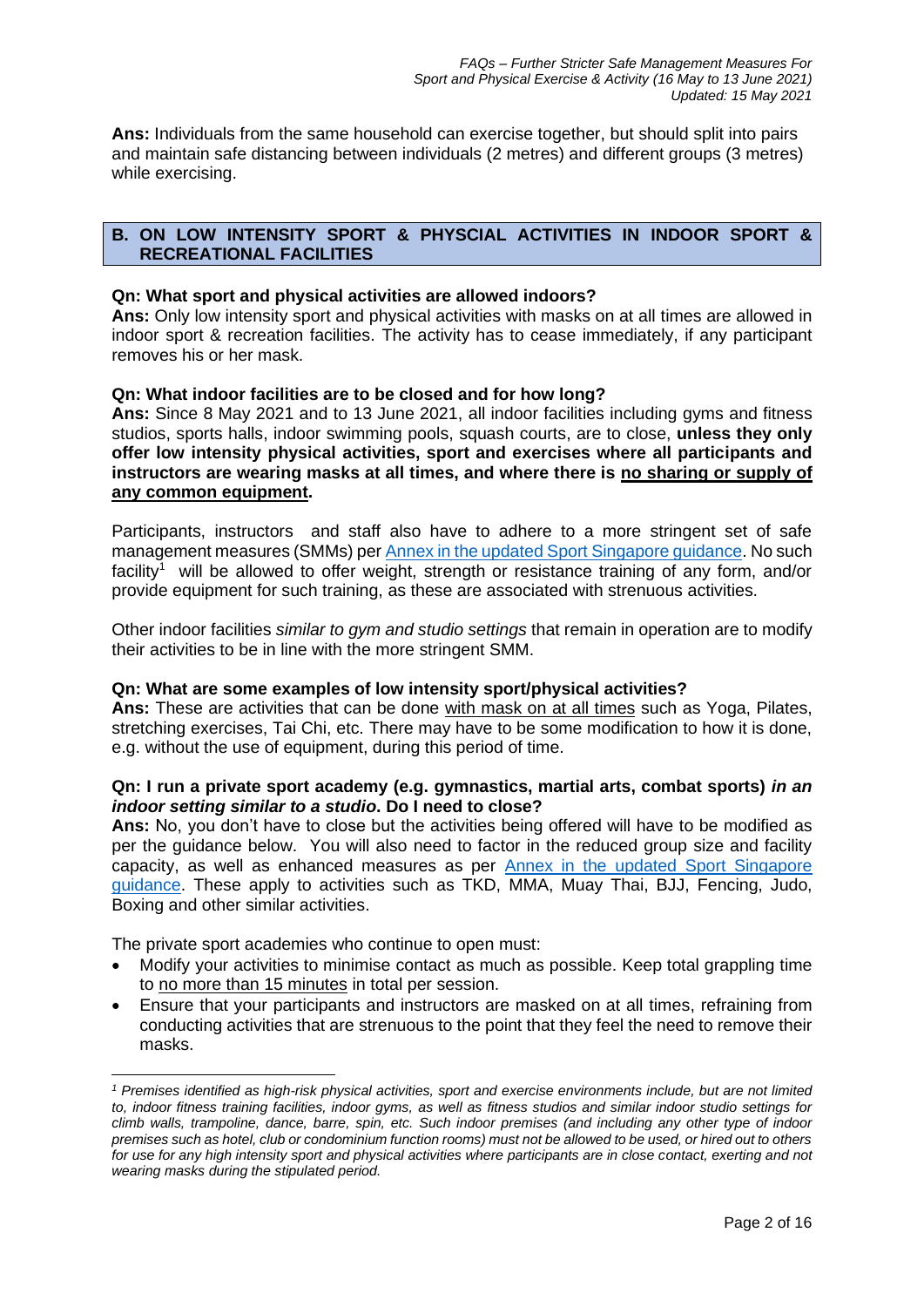- Not provide common equipment such as punching pads, bags, dummies, use of boxing ring, etc, where fomite transmission risk is high.
- Not offer weight, strength or resistance training or cardio training of any form, and/or provide equipment for such training, such that they become strenuous activities.
- Keep to cohorting to limit the extent of any contact tracing.

# **Qn: Are sports such as table tennis, basketball, badminton and volleyball be allowed indoors?**

**Ans:** All indoor activities have to be changed to low intensity with masks on in a group of no more than 2 persons (i.e. 1v1). While practice drills may still be possible, competitive sports will typically be high intensity and if allowed to proceed would put participants at risk of flouting the law. Therefore, we advise venue operators to ensure that competitive sports do not take place and masks are worn at all times. ActiveSG may disallow competitive sports to take place at its venues.

# **Qn: I have a mixed purpose facility that has a weights-training gym, exercise studio, outdoor pool, spa, am I required to close?**

**Ans:** The gym should be closed while the others may open if you are able to offer low intensity physical activities, sport and exercises where all participants and instructors are wearing masks at all times and your participants, instructors and staff adhere to a more stringent set of safe management measures (SMMs) as per the guidance above and in the [Annex.](https://go.gov.sg/furtherstrictersmm16mayto13june2021) None of your facilities are allowed to offer weight, strength or resistance training of any form, and/or provide equipment for such training, as these are associated with strenuous activities.

# **Qn: I run a yoga/Pilates studio. Do the new measures affect me?**

**Ans:** If you are able to offer low intensity physical activities, sport and exercises where all participants and instructors are wearing masks at all times and your participants, instructors and staff adhere to a more stringent set of safe management measures (SMMs) as per [Annex](https://go.gov.sg/furtherstrictersmm16mayto13june2021)  [in the updated Sport Singapore guidance,](https://go.gov.sg/furtherstrictersmm16mayto13june2021) you may remain open.

Sharing of common equipment should be avoided so your participants should not share sport and exercise equipment, such as exercise mats where fomite transmission risk is high. No premises that remain open is to provide such equipment for use. In addition, your facility must not offer weight, strength or resistance training of any form, and/or provide equipment for such training, as these are associated with strenuous activities.

If you intend to pivot to provide rehabilitative therapy and require equipment such as the reformer to be used, you may do so subject to the following conditions:

- The business has to choose to pivot in total for this period and cease providing group classes. All treatment will be 1-on-1 only and by appointment. There can be multiple therapists each with one patient client without intermingling.
- The business has to maintain a record of case file on the patient/client recording their disability or reasons requiring therapy as proof of the rehabilitation treatment. This should be made available if required by the relevant health authorities.
- The therapist and patient / client should keep their masks on at all times.

# **Qn: I run a yoga class for children below 7 years old. Do my young participants need to don masks?**

**Ans:** Masks are not required by law to be worn by children under 6 years old, but it would be good practice for them to do so where possible.

# **Qn: I run a gym/exercise studio and I'm prepared to impose mask-on for my programmes/activities. Can I still continue to open?**

**Ans:** If all your participants, instructors and staff adhere to a more stringent set of safe management measures (SMMs) as per [Annex in the updated Sport Singapore guidance,](https://go.gov.sg/furtherstrictersmm16mayto13june2021)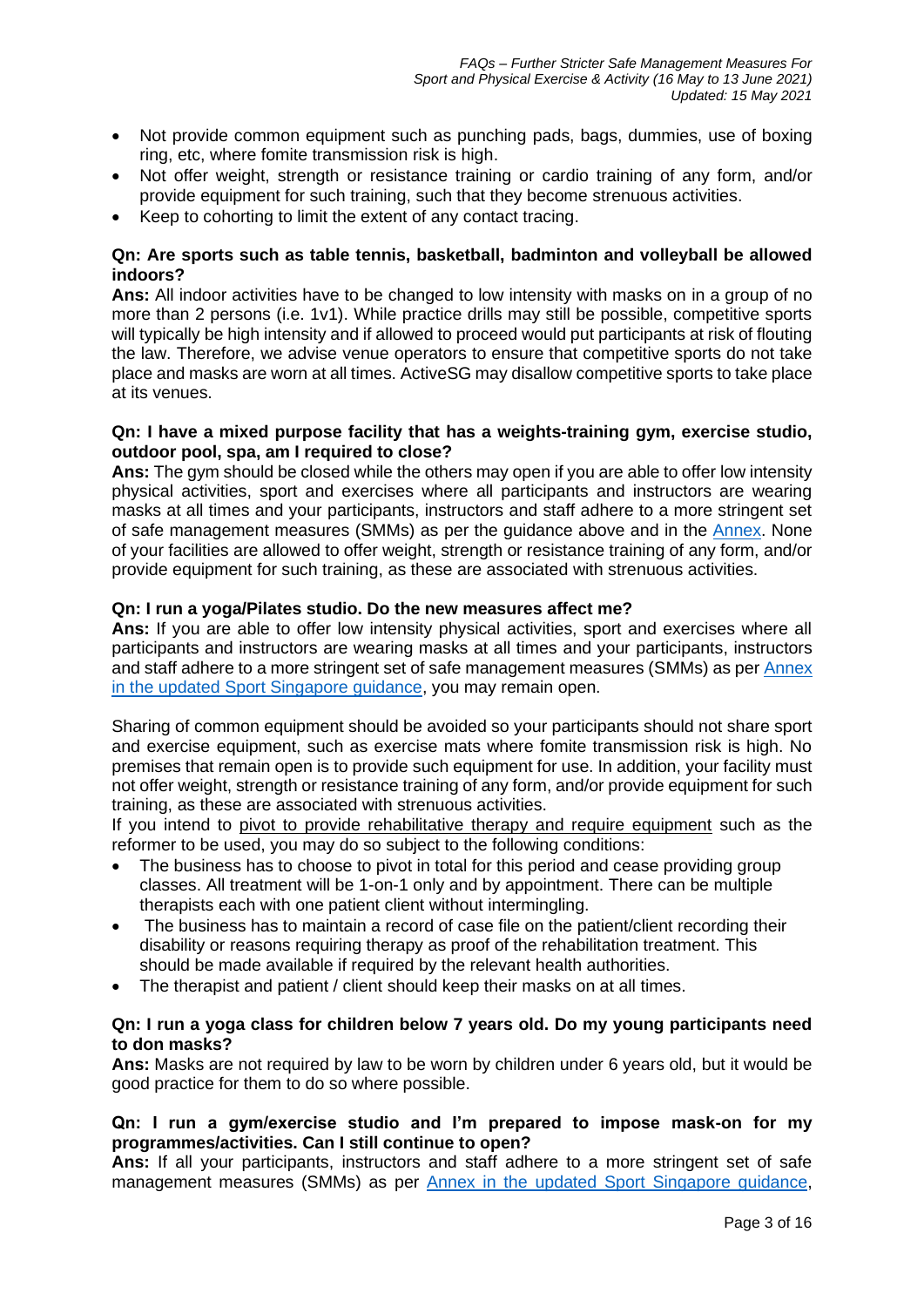including being mask on at all times and compliance to the reduced group size and density, you may remain open.

Your facility must not offer weight, strength or resistance training of any form, and/or provide equipment for such training, as these are associated with strenuous activities.

#### **Qn: Can I continue to conduct 1-on-1 sessions at my gym / fitness/exercise studio?**

**Ans:** If your sport/physical activities are of low intensity and your participants, instructors and staff adhere to a more stringent set of safe management measures (SMMs) as per [Annex in](https://go.gov.sg/furtherstrictersmm16mayto13june2021)  [the updated Sport Singapore guidance,](https://go.gov.sg/furtherstrictersmm16mayto13june2021) including being mask on at all times, you may remain open.

Your facility must not offer weight, strength or resistance training of any form, and/or provide equipment for such training, as these are associated with strenuous activities.

#### **Qn: Can I conduct my fitness classes / 1-on-1 sessions outdoors?**

**Ans:** Yes, you may, subject to prevailing safe management measures. Instructors who are interested to conduct large outdoor classes of up to 30 pax at outdoor public spaces must be registered. Please see [https://circle.myactivesg.com/programmes/classes/coaches/outdoor](https://circle.myactivesg.com/programmes/classes/coaches/outdoor-classes-instructor-registration)[classes-instructor-registration](https://circle.myactivesg.com/programmes/classes/coaches/outdoor-classes-instructor-registration) for more information.

### **Qn: I am moving my classes at the outdoor area near to my indoor facility. Can my participants enter to use the toilet/shower facilities in my gym/exercise studios after they are done with the physical activity?**

**Ans:** Yes they may use the toilet/shower facilities subject to prevailing safe management measures such as facility capacity and safe distancing. You have to ensure that they do not linger in the premises / use any of the equipment within. If you are not able to ensure participants' compliance to the necessary safe management measures, you are advised to close off the toilet/shower facilities.

Do seek the approval of the venue owner of the outdoor location that you will be using, before you move your classes outdoors.

### **Qn: I am a freelance instructor and the gym / fitness/exercise studio that I provide my services to is closed. Can I conduct my classes up to 2 persons, at home?**

**Ans:** You are strongly discouraged from doing so. From 16 May to 13 June 2021, the maximum number of distinct visitors per household per day is also reduced to 2. As the intent is to reduce the risk of further community spread in this period of heightened alert, we strongly discourage sports providers from hosting physical fitness classes for up to 2 persons in residential premises due to the high intensity and close contact nature of the activity. We seek the cooperation of all sports providers to remain unified and disciplined in our fight against COVID-19, and to keep our loved ones and community safe.

### **Qn: I run a gym / fitness/exercise studio and am not able to pivot to offer low intensity sport/physical activities. Can I get approval to do filming at my gym / studio for the purpose of online classes?**

**Ans:** Premises may be used by a coach/instructor for the purposes of producing digital content for online classes. Sport Singapore will have to be notified beforehand at Sport Covid@sport.gov.sg to confirm adherence to prevailing SMMs for digital content production. There shall be no other activities at the premises when digital content production is taking place.

**Qn: I am not able to pivot to offer low intensity sport/physical activities. Can I come back to my gym / fitness/exercise studios for administrative work during the closure?**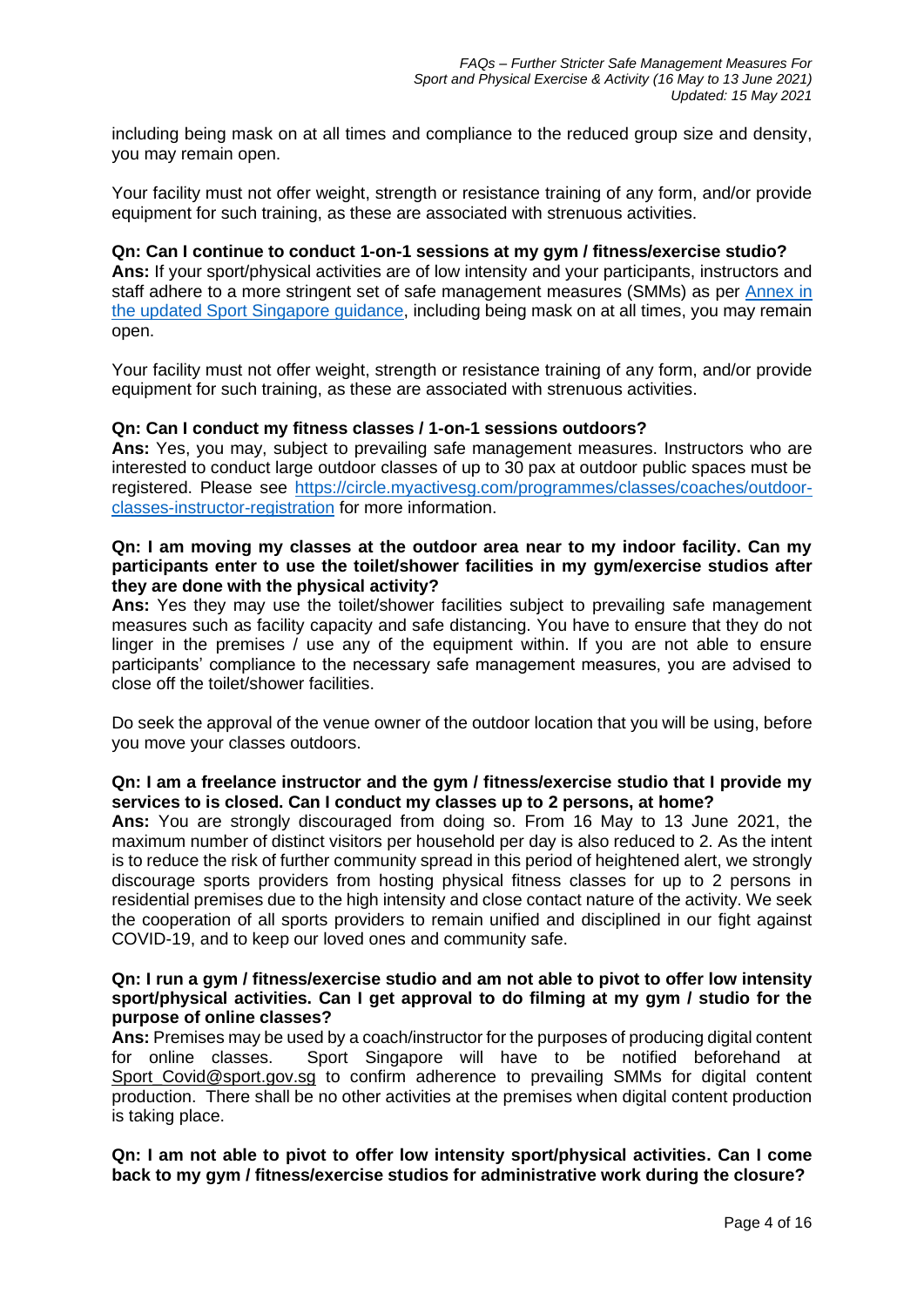**Ans:** You may enter your premises and conduct administrative tasks including for filming of online classes, subject to all prevailing Safe Management Measures. Do check back with Sport Singapore when in doubt. You can email the Sport Singapore QSM at [https://members.myactivesg.com/feedback.](https://members.myactivesg.com/feedback)

Government agencies will be conducting inspections. Enforcement action(s) under the COVID-19 (Temporary Measures) Act will be taken against businesses or individuals who fail to comply with safe management measures.

# **Qn: I run a gym / fitness/exercise studio and have to close as I am not able to offer low intensity sport/physical activities within the stricter safe management measures. Are there grants to assist me?**

**Ans:** MCCY and Sport Singapore will be enhancing measures under the Sports Resilience Package to support industry operators affected by the announced closure of indoor gymnasiums and fitness studios. These will build upon existing measures that our sports industry stakeholders can already tap on today. More details will be announced by SportSG in due course.

**Qn: Why can high intensity classes such as martial arts, combat sports, still take place? Ans:** High intensity activities are only allowed in settings that are not similar to indoor gyms/studios (e.g. outdoors or large halls). These classes are commonly held based on cohorting (same class time, same participants, same venue etc) and this generally limits the risk exposure to the same cohort. However, if these classes are held in *settings similar to gym/studios*, they will need to modify their activities as per the guidance below, and factor in the reduced group size and facility capacity, as well as enhanced measures as per [Annex in](https://go.gov.sg/furtherstrictersmm16mayto13june2021)  [the updated Sport Singapore guidance.](https://go.gov.sg/furtherstrictersmm16mayto13june2021) These apply to activities such as TKD, MMA, Muay Thai, BJJ, Fencing, Judo, Boxing and other similar activities.

The operators whose classes are held in settings similar to gyms/studios must:

- Modify your activities to minimise contact as much as possible. Keep total grappling time to no more than 15 minutes in total per session.
- Ensure that your participants and instructors are masked on at all times, refraining from conducting activities that are strenuous to the point that they feel the need to remove their masks.
- Not provide common equipment such as punching pads, bags, dummies, use of boxing ring, etc, where fomite transmission risk is high.
- Not offer weight, strength or resistance training or cardio training of any form, and/or provide equipment for such training, such that they become strenuous activities.
- Keep to cohorting to limit the extent of any contact tracing.
- Ensure that your participants and instructors are masked on at all times, refraining from conducting activities that are strenuous to the point that they feel the need to remove their masks.
- Not provide common equipment such as punching pads, bags, dummies, use of boxing ring, etc, where fomite transmission risk is high.
- Not offer weight, strength or resistance training or cardio training of any form, and/or provide equipment for such training, such that they become strenuous activities.
- Keep to cohorting to limit the extent of any contact tracing.

# **Qn: I am a facility owner. Can I rent out my facility space for physical activities/sport use?**

**Ans:** You may rent out your facility spaces for low intensity exercises/sport where participants are masked on at all times and are in compliance to the stricter safe management measures found in [Annex in the updated Sport Singapore guidance.](https://go.gov.sg/furtherstrictersmm16mayto13june2021) If in doubt, you can email the Sport Singapore QSM at [https://members.myactivesg.com/feedback.](https://members.myactivesg.com/feedback)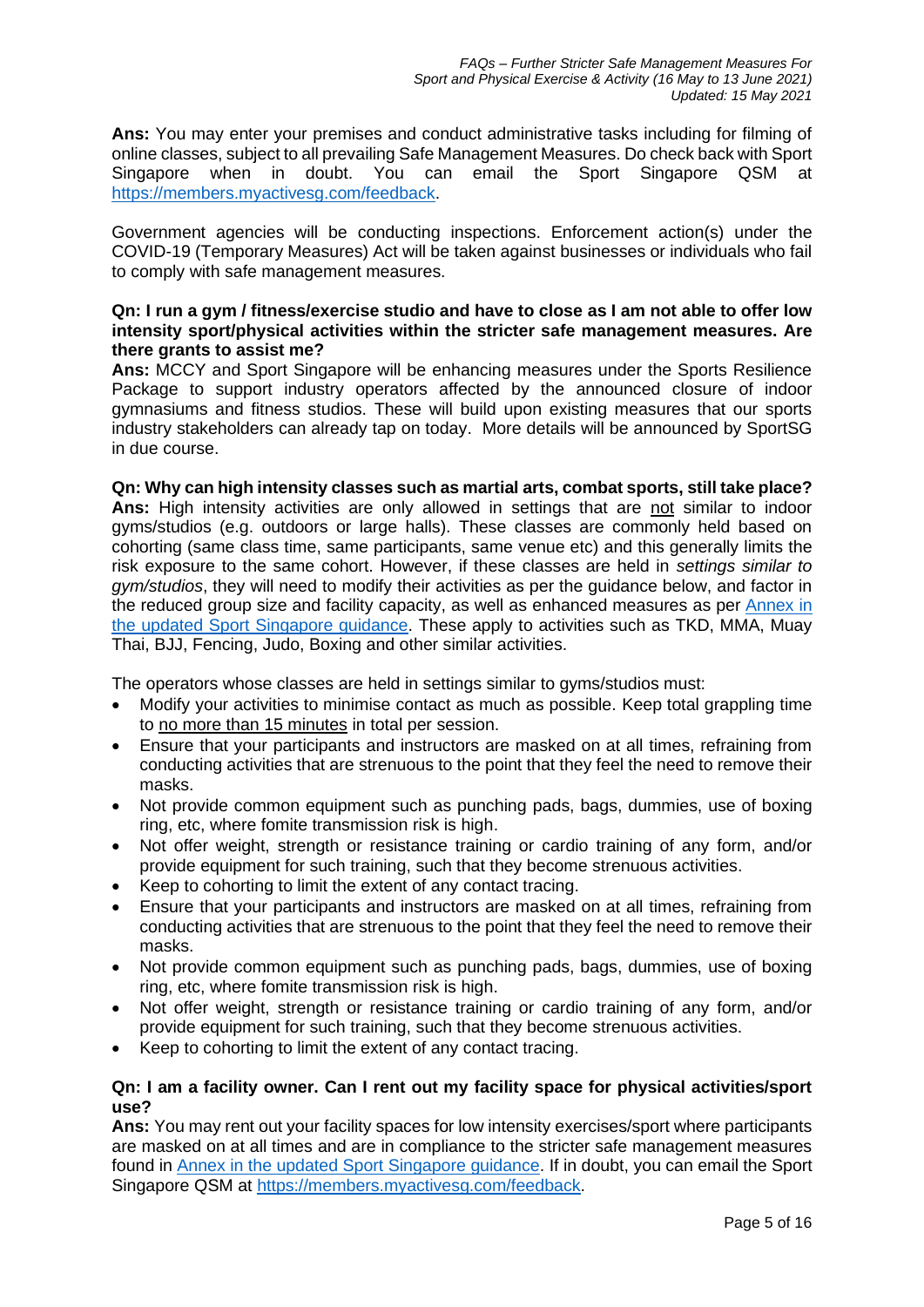### **C. ON SPORT EVENTS**

#### **Qn: What sport events are currently permitted?**

**Ans:** Mass participation sport events will not be permitted to take place. Organisers are to work with Sport Singapore to cancel or postpone the events to a later date.

All other sport events, including live spectator sport events, sport competitions and tournaments, will be subject to approval before they can proceed. There will be no spectators allowed at sport events and competitions.

National Sports Associations that are organising competitions and tournaments that are related to qualifications for international competitions for national athletes should approach Sport Singapore early to discuss their plans.

This applies to all sport events, including those that have previously been endorsed by Sport Singapore.

# **Qn: I have previously submitted my application and received Sport Singapore's endorsement to organise an event. Can I still carry on?**

**Ans:** On 14 May 2021, the Multi-Ministry Taskforce announced that with effect from 16 May to 13 June 2021, there will be further tightening of safe management measures to curb the transmission of COVID-19 within the community. In view of this, all sport events (mass participation, tournaments/ competitions, etc) that have previously been endorsed by Sport Singapore, will not be permitted to take place. Organisers are to cancel or postpone the events to a later date, to safeguard the community against infections.

# **Qn: I am an NSA and will like to conduct a tournament/competition during this period, for athletes' international qualifications. Is it still possible?**

**Ans:** NSAs are advised to approach their NSA Partnership officer from Sport Singapore as soon as possible to discuss these plans, and to obtain approval for the event, before they can proceed.

**D. ON LARGE GROUP OUTDOOR CLASSES**

# **Qn: I am a registered instructor under Sport Singapore's Large Group Outdoor Classes. How does the latest measures affect me?**

Ans: Approved large outdoor classes at public spaces<sup>2</sup> such as parks and HDB common areas, can continue.

For organised programmes and classes **outdoors**, an additional service provider (such as an instructor or a coach) from a permitted enterprise may guide the group. Multiple groups of 2 remain allowable up to 30 participants or the capacity limit of the venue, whichever is lower, if the activity is of *low intensity* with masks on at all times. The groups of 2 are not to intermingle and must remain 3 metres apart.

If the activity is of *high intensity* where masks have to be removed, only two persons are allowed (including instructor or coach) and there can be no multiple groups of 2.

<sup>2</sup> *An instructor may coach multiple groups of 2 persons, up to 30 pax or the venue capacity limit, whichever is lower. Instructors who are interested to conduct large outdoor classes of up to 30 pax at outdoor public spaces must be registered. Please visit [https://circle.myactivesg.com/programmes/classes/coaches/outdoor-classes-instructor](https://circle.myactivesg.com/programmes/classes/coaches/outdoor-classes-instructor-registration)[registration](https://circle.myactivesg.com/programmes/classes/coaches/outdoor-classes-instructor-registration) for more information.*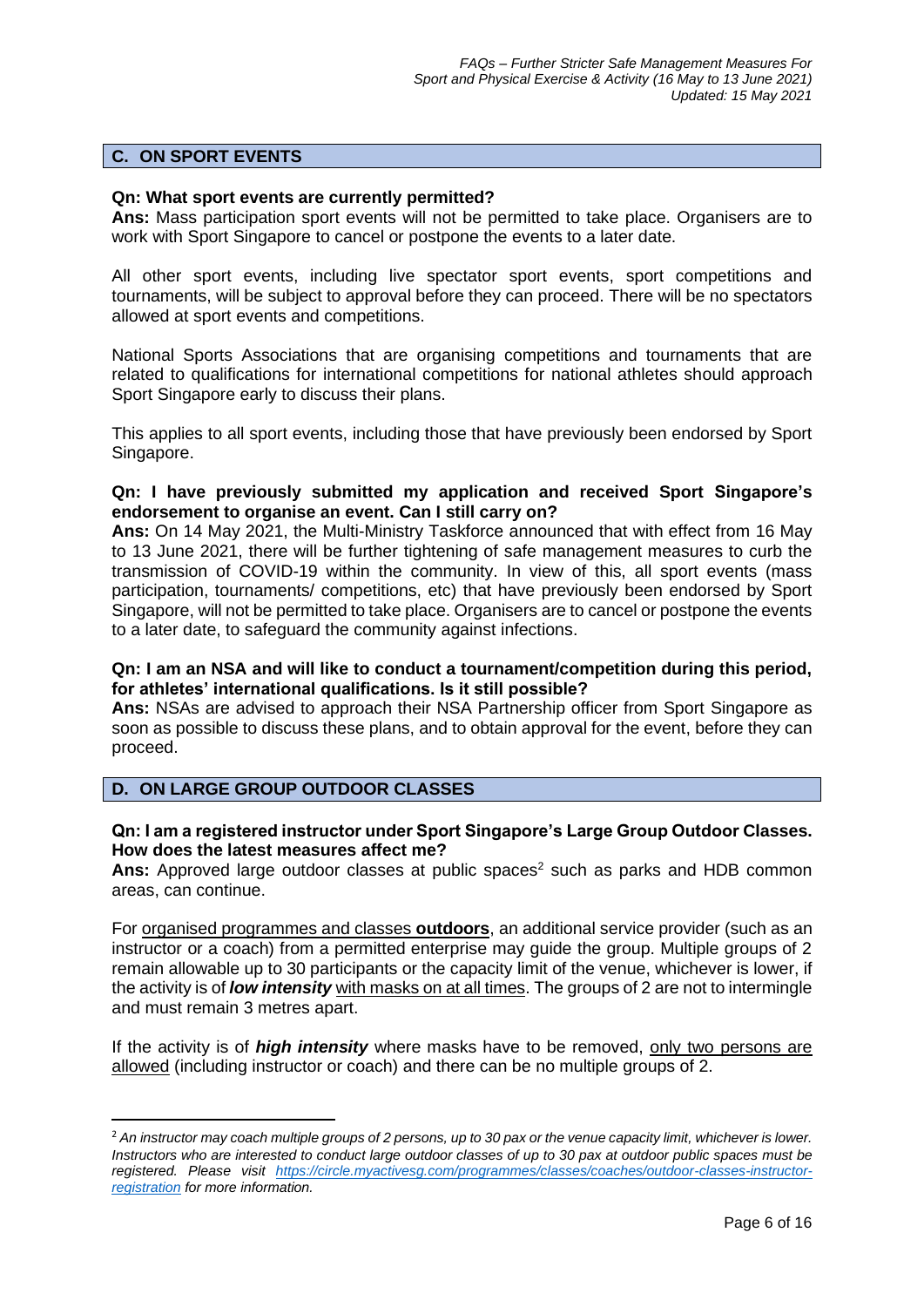In some ActiveSG facilities, the Multi-Ministry Taskforce has allowed multiple groups of 2s for high intensity activities (unmasked) as part of organised programmes with strict enforcement of safety management measures.

# **E. ON ACTIVESG FACILITIES & PROGRAMMES**

### **Qn: Which ActiveSG sport facilities are closed?**

Ans: Please see<https://www.myactivesg.com/Facilities/Sport-Centres/Facilities-Closure> for the list of ActiveSG facilities that will remain closed from 16 May – 13 June 2021.

ActiveSG outdoor facilities such as stadiums, tennis courts and pools, as well as tenants of permitted services, will remain open from 16 May to 13 June 2021. Members of public are advised to check with the respective tenants before heading down.

#### **Qn: Is there anyone who is not allowed into ActiveSG sport facilities?**

**Ans:** Yes, users who display flu like symptoms (e.g. cough, fever above 38 degree Celsius), users who came back from overseas within the last 14 days, on Stay Home Notice / Quarantine Order, are not allowed within our premises.

### **Qn: What are some ActiveSG's measures to protect the safety and wellbeing of users?**

**Ans:** In order to safeguard the wellbeing of our guests, the following safe management measures will be put in place at all ActiveSG Sport Centres from 16 May to 13 June:

- Implementing temperature taking and recording of visitor details via SafeEntry at our facilities.
- Keeping the operating capacity to no more than 16 Sqm per person<sup>3</sup> or 50 persons per facility. Staff on the premises is not included as part of the maximum capacity of 16 Sqm per person.
- Regulating access at our ActiveSG sport centres to ensure adequate physical distancing among users. This applies to our all stadiums, sport halls and swimming complexes that have facility/sport specific measures that may supersede general safe management measures.
- For organised programmes and classes, an additional service provider such as an 30 participants or the capacity limit of the venue, whichever is lower. There are also facility/sport specific measures that may supersede general safe management measures.
- Physical distancing of at least 2m between participants when exercising and 3m between different groups will be followed strictly at all times.
- No provision of common equipment such as exercise mats to minimise fomite transmission.
- Ensuring that participants, including the instructor, do not talk loudly, sing, or shout while engaging in physical activities to minimise risk of transmission via droplets. Instructor may raise their volume when communicating instructions or in the event of a potential danger.

*<sup>3</sup> Sport/recreational facilities can only admit a maximum number of persons according to its Gross Floor Area based on 16 Sqm per person, up to a maximum of 50 persons.. No facility, regardless of size, shall admit more than 50 persons.*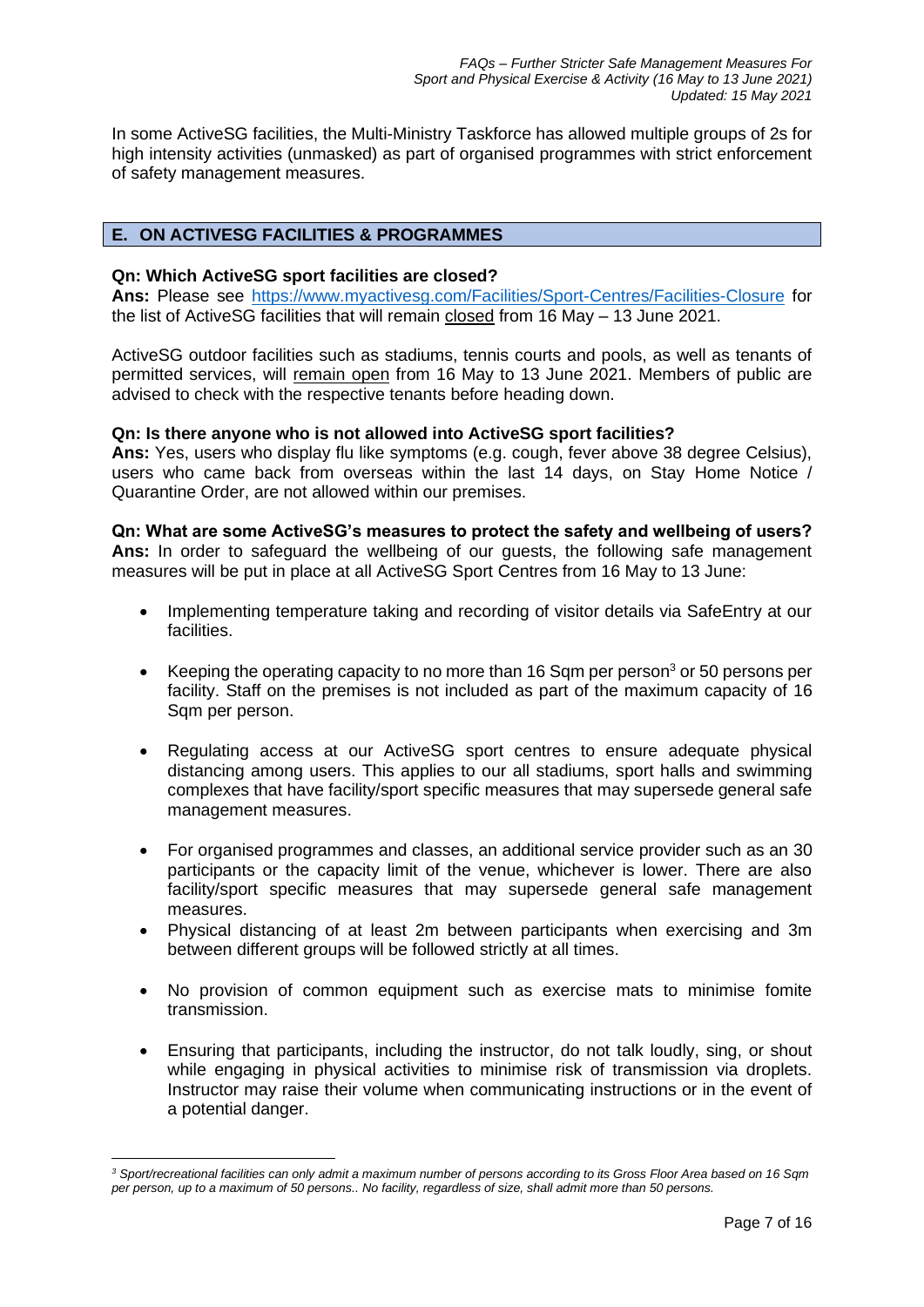• Increased cleaning and sanitising of our facilities.

# **ACTIVESG FACILITY SPECIFIC QUESTIONS**

#### **1. ActiveSG Stadium**

#### **Qn: What are the operating hours of the stadiums?**

**Ans:** The stadiums will be opened daily from 7.00am to 9.30pm.

#### **Qn: What is the maximum number of pax allowed at the stadium?**

**Ans:** The maximum number of pax is dependent on the number of facilities in each stadium. Each facility inside the stadium has a capacity limit of up to 50pax.

#### **Qn: Which stadiums are opened to the public?**

**Ans:** Our stadiums (except for Jalan Besar Stadium and MOE Evans Stadium) are opened to members of public who need to exercise outdoors. Masks must be donned when not engaging in strenuous exercises. Individuals should not linger after their exercise and should leave the facility after they are done exercising.

When engaging in sport and exercise, a physical distancing of 2m (i.e. 2 arms-length) between individuals and 3m (i.e. 3 arms-length) between groups must be maintained at all times. No mixing of groups is allowed.

#### **Qn: Is anyone allowed in the stadium?**

**Ans:** ActiveSG stadiums will be opened to the public from 16 May – 13 June 2021. ActiveSG staff will be deployed to ensure safe distancing, and we reserve the right to turn away visitors to avoid overcrowding within these facilities. Members of the public should practise safe distancing even in open spaces. Individuals who feel unwell, should not visit our stadiums and are to seek medical attention.

Members of the public may exercise in groups of no more than 2 participants<sup>4</sup> or in organised groups of 2 participants led by minimally one registered instructor, up to a total class size of 30 persons or lower depending on venue capacity and safe management measures. The instructor will be considered part of the 30 pax.

A physical distancing of 2m (i.e. 2 arms-length) must be maintained when exercising or playing sport in general. Groups that are sharing a space must not interact and must maintain a distance of 3m apart at all times. Masks must be worn when not engaged in strenuous exercises.

Registered instructors can book the new spaces at SportSG facilities at [myactivesg.com](https://www.myactivesg.com/) and will be responsible for ensuring that all safe management measures are being adhered to. A physical distancing of 2m (i.e. 2 arms-length) between individuals and 3m (i.e. 3 arms-length) between groups must be maintained at all times. No mixing of groups is allowed.

#### **Qn: Can I bring my family to the stadium to exercise together?**

**Ans:** Individuals can exercise outdoors with their family members / friends, but social group exercise and activities must be kept to no more than 2 participants when exercising between 16 May – 13 June. They should also maintain at least 3m apart from other groups sharing the same space and wear their masks when not engaged in strenuous exercises.

<sup>4</sup> *Group activities are limited to no more than 2 participants, instead of 5 participants. An instructor may coach multiple groups of 2 persons, subject to the outdoor venue capacity limit and safe management measures.*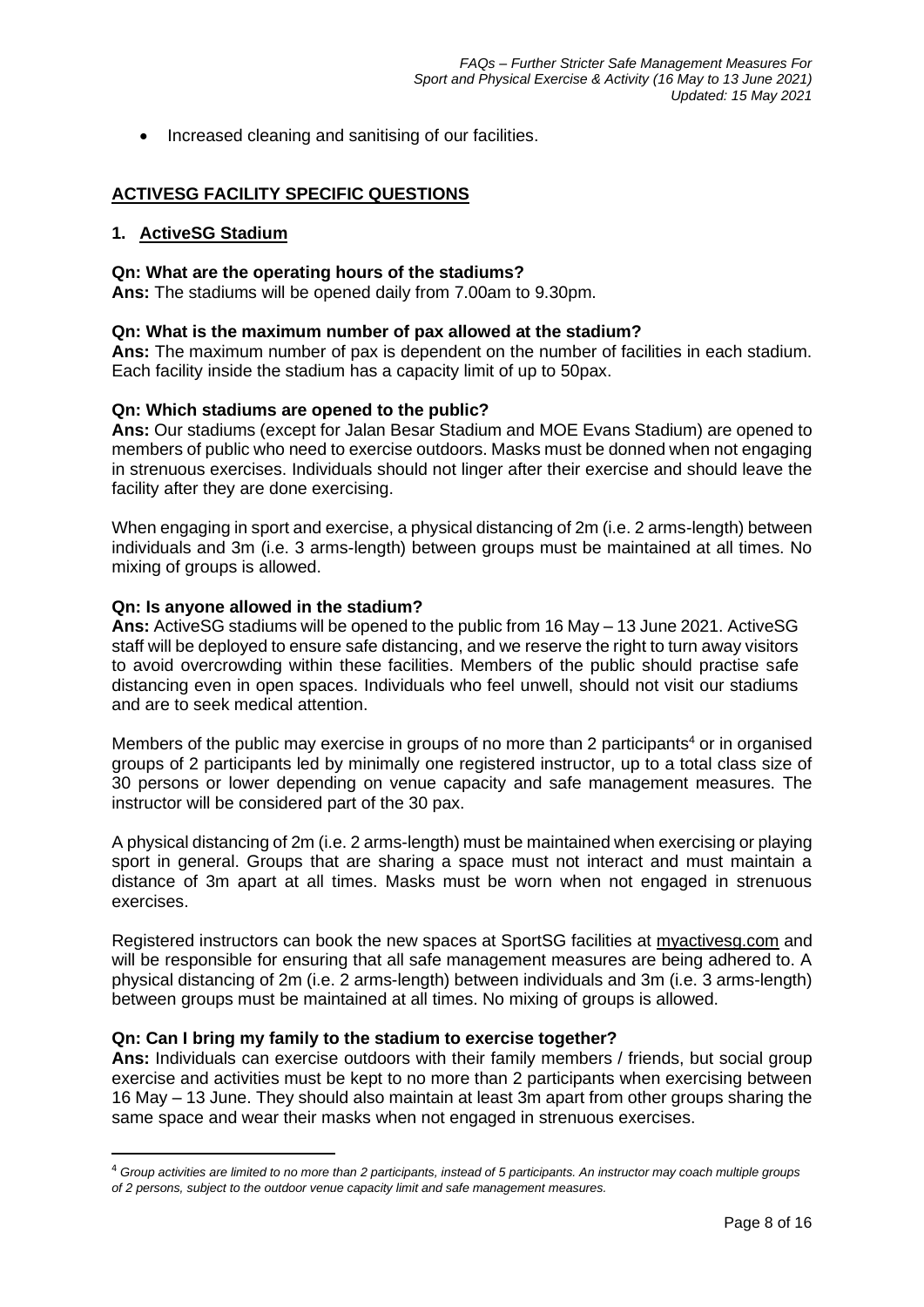# **Qn: Are there temperature-taking or attendance-taking at Stadiums?**

**Ans:** Yes. There will be temperature taking and recording of visitor details via SafeEntry at our Stadiums. Users who display flu like symptoms (e.g. cough, fever 38 degree Celsius and above), users who came back from overseas within the last 14 days, on Stay Home Notice, are not allowed within our premises.

ActiveSG staff will be deployed to ensure safe management measures are adhered to, and we reserve the right to turn away visitors who do not comply to measures set and to avoid overcrowding.

### **Qn: Are lessons or trainings allowed at the stadium?**

**Ans:** Instructors will need to be registered under a framework which is jointly administered by Sport Singapore and agency partners, before the classes can take place at the stadium. Registered instructors will be allowed to conduct outdoor classes at the stadium with a class capacity capped at 2 pax per group of up to  $30<sup>5</sup>$  persons or lower.

Registration can be done online at <https://go.gov.sg/outdoor-classes-instructor-registration> and a response will be given within three working days. Only those who have successfully registered can book these spaces.

General group exercises not conducted by registered instructors will continue to be capped at the permitted group size of  $2<sup>6</sup>$ . The additional coach or instructor will be considered as part of the group size of 2. Instructors must ensure a 3m distance is kept between groups at all times so that there is no intermingling between groups or coach/instructor.

High intensity organised exercise programmes and classes (with masks off) are allowed only within ActiveSG Stadiums with groups of 2 pax up to a maximum of 30 pax.

### **Qn: Can I still use the toilets and changing rooms within the Stadium?**

**Ans:** Yes. The toilets, changing rooms and shower facilities at the ActiveSG stadiums will remain open to the public. Members of the public are to observe safe distancing measures such as the safe distancing markers and signages, as well as maintain a physical distance of 1m at all times. Toilets / changing rooms with showering facilities will be limited to a maximum capacity of up to 5 pax<sup>7</sup> at any one time.

# **Qn: Can I use the lockers at the Stadium to keep my belongings while I exercise?**

**Ans:** Yes. Lockers are available for use during this period.

### **2. ActiveSG Swimming Pool**

### **Qn: Is anyone allowed in the swimming complex?**

**Ans:** ActiveSG competition and training pools will be opened to the public from 16 May – 13 June 2021. Wave Pool / Lazy River / Jacuzzi, wading pools and feature play pools will be closed until further notice. To facilitate usage by the different segments of public, there will be timebelts introduced. Prior booking is required via the ActiveSG app / [myactivesg.com.](https://www.myactivesg.com/)

*<sup>5</sup> From 16 May – 13 June 2021, total class size shall be reduced to 30 persons. The registered instructor will be considered part of the 30 pax and total capacity is subject to the venue capacity limit.*

<sup>6</sup> *The maximum group size will decrease from 5 to 2 persons between 16 May – 13 June 2021.*

<sup>7</sup> *The maximum group size for toilets will be capped at 5 pax, or 16 Sqm per pax between 16 May – 13 June 2021.*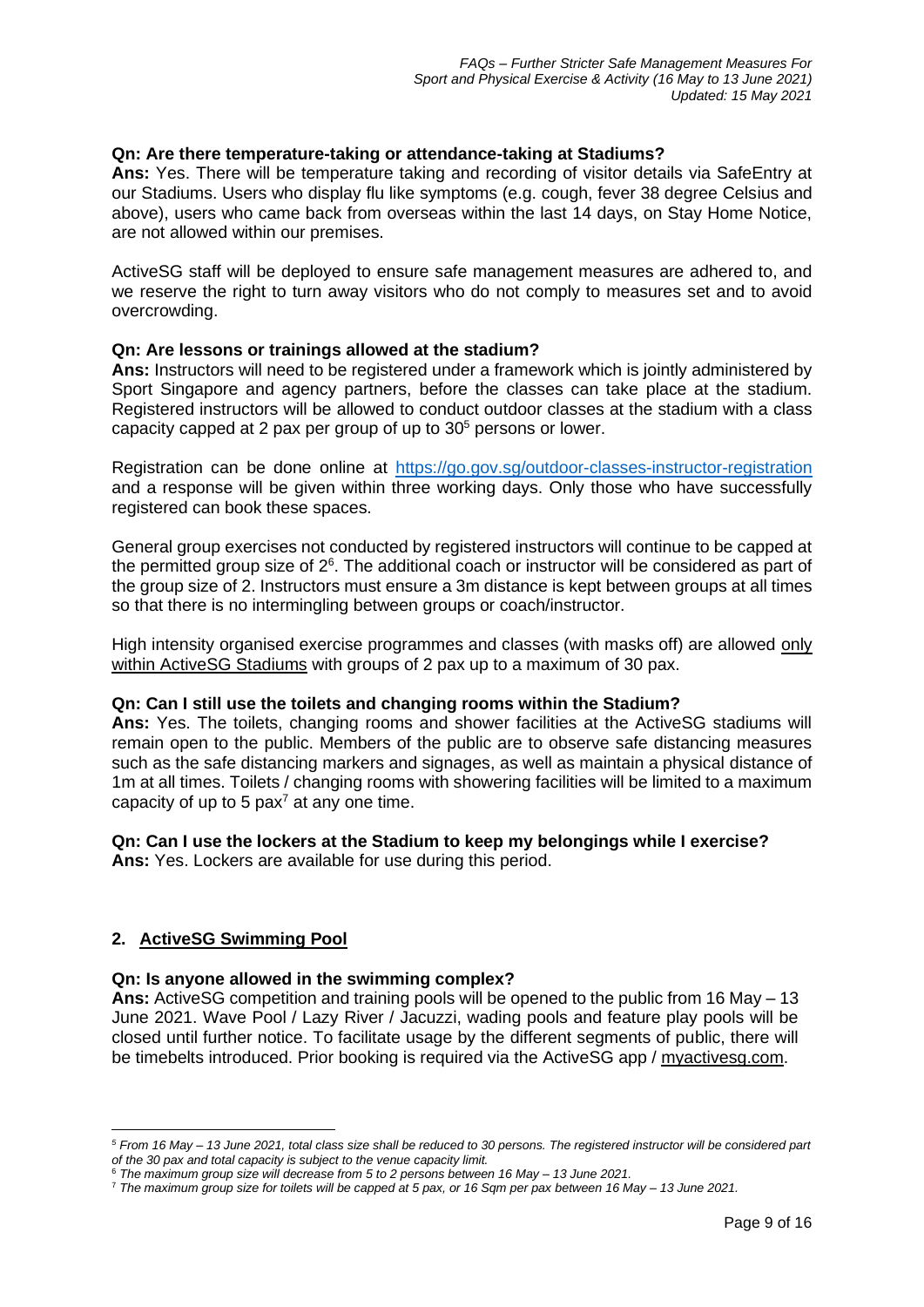ActiveSG staff will be deployed to ensure safe distancing, and we reserve the right to turn away visitors to avoid overcrowding within these facilities. Members of the public should practise safe distancing even in open spaces. Individuals who feel unwell, should not visit our stadiums and are to seek medical attention.

### **Qn: Can seniors participate in organised activities in the swimming complex?**

Ans: Senior-centric<sup>8</sup> activities resumed under Phase 2, with safe management measures in place and no sharing of equipment between participants. Seniors can exercise either alone or in a group of no more than 2 participants<sup>9</sup>. For organised programmes and classes, there should be no physical interaction and mingling between seniors in the same group. An additional coach or instructor is allowed for organised programmes and classes and will not be part of the group size of 2.

# **Qn: What are the operating hours of the swimming pool?**

**Ans:** The pools will be opened daily from 6.30am to 9.45pm.

Please refer to <https://www.myactivesg.com/Facilities/Sport-Centres/Facilities-Closure> for latest updates of closure.

# **Qn: Can I come to swim at any time?**

**Ans:** To protect the health and wellbeing of the community, specific swimming timings are being allocated for different segments and groups. Members of the public are to follow the allocated timings strictly and booking is required beforehand via the ActiveSG app or [myactivesg.com.](https://www.myactivesg.com/)

| Revised Time Slots from 8 May 2021 to 13 June 2020 |                             |                             |
|----------------------------------------------------|-----------------------------|-----------------------------|
| Time                                               | Mon – Fri                   | Sat & Sun                   |
| $6:30am - 7:30am$                                  |                             | Lap swim for General Public |
| $7:45am - 8:45am$                                  |                             |                             |
| $9am - 10am$                                       | Lap swim for General Public |                             |
| $10am - 11am$                                      |                             |                             |
| $11am - 12pm$                                      |                             | Organised swim classes      |
| $12pm - 6pm$                                       | Organised swim classes      |                             |
| $6:15$ pm $-7:15$ pm                               |                             |                             |
| $7:30 \text{pm} - 8:30 \text{pm}$                  | Lap swim for General Public | Lap swim for General Public |
| $8:45$ pm $-9:45$ pm                               |                             |                             |

Table 1 - As of 16 May to 13 June, the specific swimming timings are as follows:

*<sup>8</sup> Refers to those who are 60 years and above*

<sup>9</sup> *Group activities are limited to no more than 2 participants, instead of 5 participants. An instructor may coach up to a* 

*maximum of 2 groups of 2 persons, subject to the venue capacity limit and safe management measures.*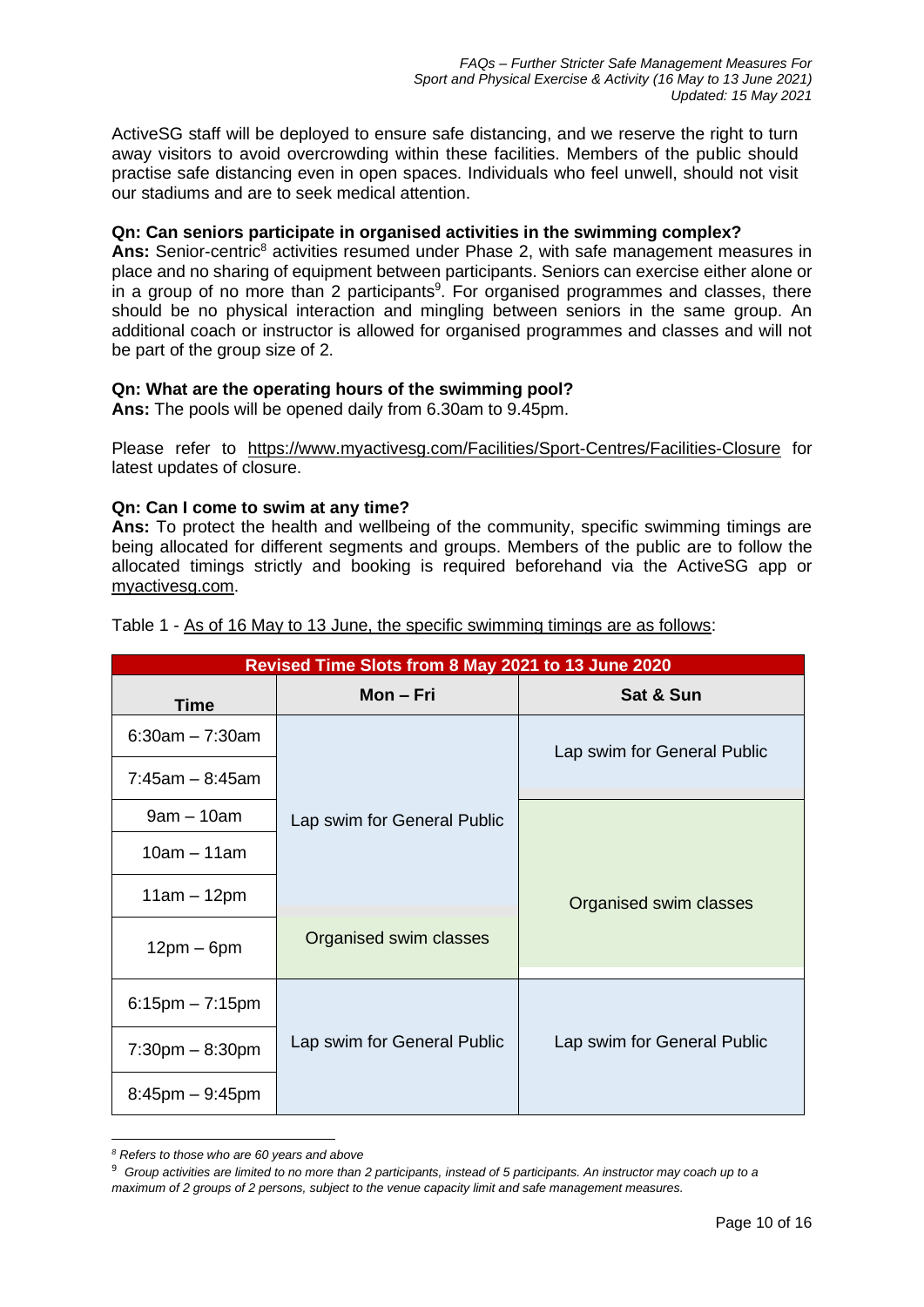All members should use their booked slots responsibly so as to not deprive others of a chance to exercise.

# **Qn: Will all the swimming pool features be opened?**

**Ans:** The training and competition pools will be opened. Wave Pool / Lazy River / Jacuzzi, wading pools and feature play pools will be closed until further notice. Some pools listed under <https://www.myactivesg.com/Facilities/Sport-Centres/Facilities-Closure> will remain closed.

# ➢ *Booking of Swim Slots*

# **Qn: How do I book for swim slots?**

**Ans:** All visitors will need to book a swim slot via the ActiveSG app or [myactivesg.com](https://www.myactivesg.com/) before visiting the swimming pool.

# **Qn: How far ahead in advance can I start booking the slots?**

**Ans:** The slots will be opened for booking 3 days ahead of the usage date at 1200hrs, right up till the usage time. Users who do not show up for three booked slots in a month will have their membership temporarily suspended for two weeks. They will not be able to book any ActiveSG facilities while their membership is being suspended.

### **Qn: What is the duration and rate for each swim slot at the swimming pool?**

**Ans:** The duration for each swim slot is 60 minutes and there is no change to the rate, as per the published rates.

### **Qn: A 60 minutes slot is not enough for me to swim and change. Why can't ActiveSG increase the timing?**

**Ans:** The 60min slot is to allow for as many people to use the facility to stay active, in a safe manner. We will continue to review our operations and make the necessary adjustments where required. In the meantime, we seek the public's understanding and cooperation as we continue to do our part to keep our community safe.

### **Qn: Can I walk-in if I have not booked a swim slot?**

**Ans:** All visitors are required to book a swim slot via the ActiveSG app or [myactivesg.com](https://www.myactivesg.com/) prior to visiting the swimming pool. However, if there are available slots at the timebelt that you are at the sport centre, you can still book and enter the facility.

### **Qn: What is the maximum number of pax allowed per swim slot?**

**Ans:** The maximum number of pax is dependent on the number of facilities in each swimming complex. Each facility inside the swimming complex has a capacity limit of up to 50pax.

### **Qn: Can I book two consecutive swim slots?**

**Ans:** You will only be allowed to book ONE swim slot (60mins) per day. This is to ensure that all patrons have an equal chance to use the swimming pool facility.

### **Qn: Can I cancel the swim slot after booking?**

**Ans:** Yes, you will be able to cancel your pool booking up to 2 hours before the start of the timeslot. No refunds will be provided for cancellation made by the user. Cancelled booking will not count towards the no-show quota.

### **Qn: Can I use the swim pass/schemes that I currently have?**

**Ans:** ActiveSG members with valid pass/schemes will be able to book a swim slot for free. All bookings must be made before the expiry date of their pass/scheme.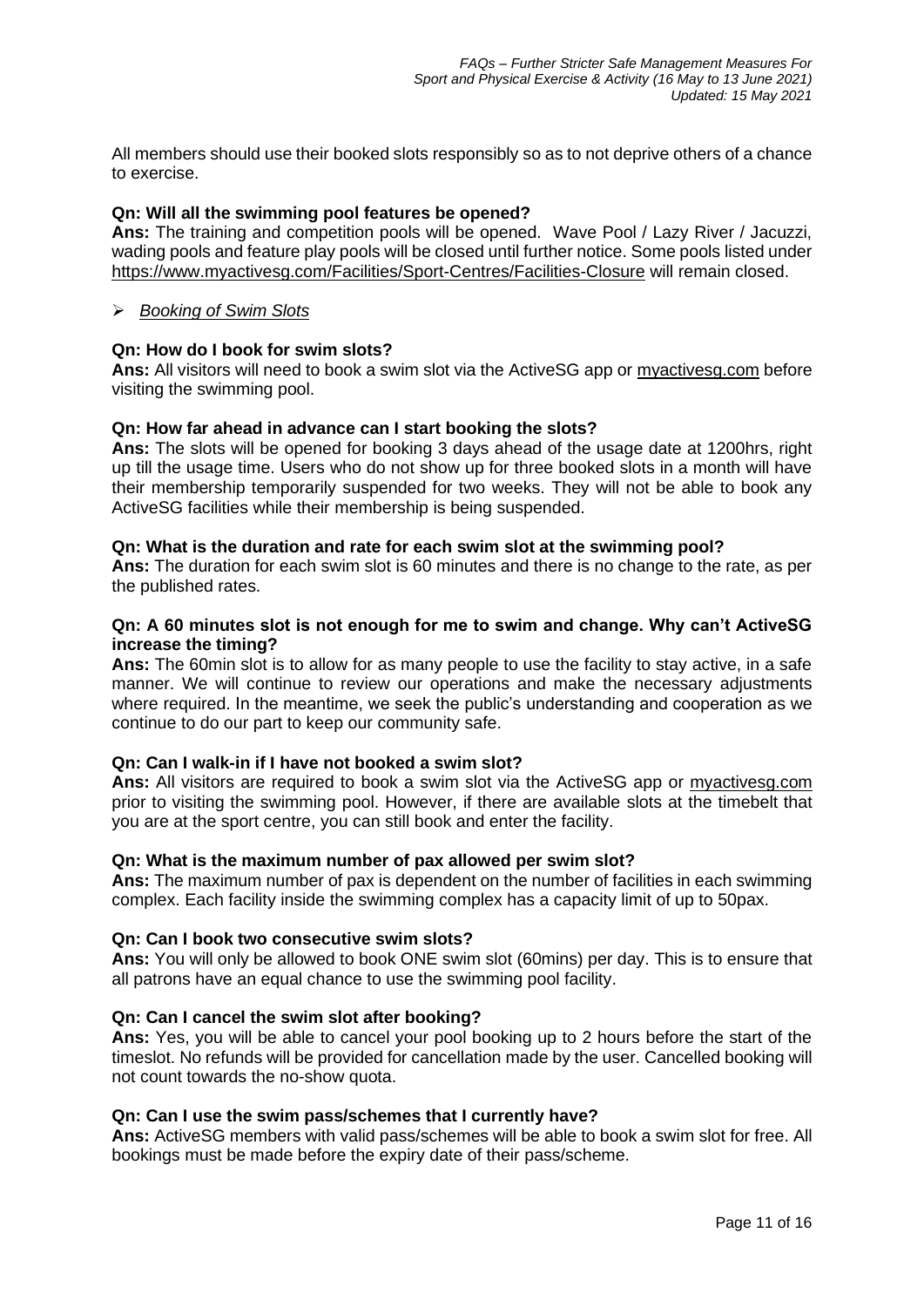The following eligible schemes are:

- 1. Merdeka Generation scheme
- 2. MyActiveSwim schemes (Monthly)

In addition to the above schemes, Singaporeans aged 65 years and above will enjoy free entry to our pools. Booking can be made via the ActiveSG app or [myactivesg.com.](https://www.myactivesg.com/)

# **Qn: My booking slot was cancelled due to lightning. Will I get a refund?**

**Ans:** In the event of a lightning risk and you have at least 30 minutes of the timeslot remaining in your booking, a refund will be provided. The credit will be refunded to your account within 8-10 working days.

### **Qn: Is it safe for me to swim?**

**Ans:** We test our pool waters 5 times a day, in accordance with NEA's guidelines. There is no evidence to suggest that the virus can be transmitted through swimming pool water. We also prominently display signs for users to observe the proper hygiene practices for the safety and benefit of all swimmers and have included enhanced measures.

# **Qn: What are some ActiveSG's measures at the swimming pools?**

**Ans:** In order to safeguard the wellbeing of our guests, the following safe management measures will be put in place:

- Regulated access will be implemented at the Swimming Pool.
- Purchase the desired slot on ActiveSG app before visiting the Swimming Pool.
- Registration via SafeEntry and temperature screening is necessary for all patrons before entry. Patrons will be denied entry if they exhibit flu-like symptoms (e.g. cough, fever with temperature at 38-degree Celsius or more) or is currently on Stay Home Notice / Quarantine Order due to COVID-19.
- Demarcated swimming lanes/zones to avoid unnecessary contact users are encouraged to stay in their lane/zone.

### **Qn: Can I still use the toilets and changing rooms within the swimming complex?**

**Ans:** Yes, public amenities such as toilets and changing rooms will be opened to the public. Members of the public are to observe safe distancing measures such as the safe distancing markers and signages, as well as maintain a physical distance of 1m at all times. Toilets / changing rooms with showering facilities will be limited to a maximum capacity of up to 5 pax<sup>10</sup> at any one time.

### **Qn: The swimming pool looks empty, why can't I enter?**

**Ans:** We are regulating access to all ActiveSG swimming pools to ensure adequate safe distancing among users. Depending on facility size, there will be a limited number of pax allowed each time.

### ➢ *Coaching at Swimming Pools*

# **Qn: Can I conduct 1-to-1 coaching or group classes in the swimming complex?**

**Ans:** Organised classes can only be conducted on 12pm to 6pm (Monday-Friday) and 9am to 6pm (Sat-Sun). Coaches will need to have a confirmed allocated slot before any coaching is allowed in the ActiveSG pools. An additional coach or instructor is allowed and will not be

<sup>10</sup> *The maximum group size for toilets will be capped at 5 pax, or 16 Sqm per pax from 16 May – 13 June 2021.*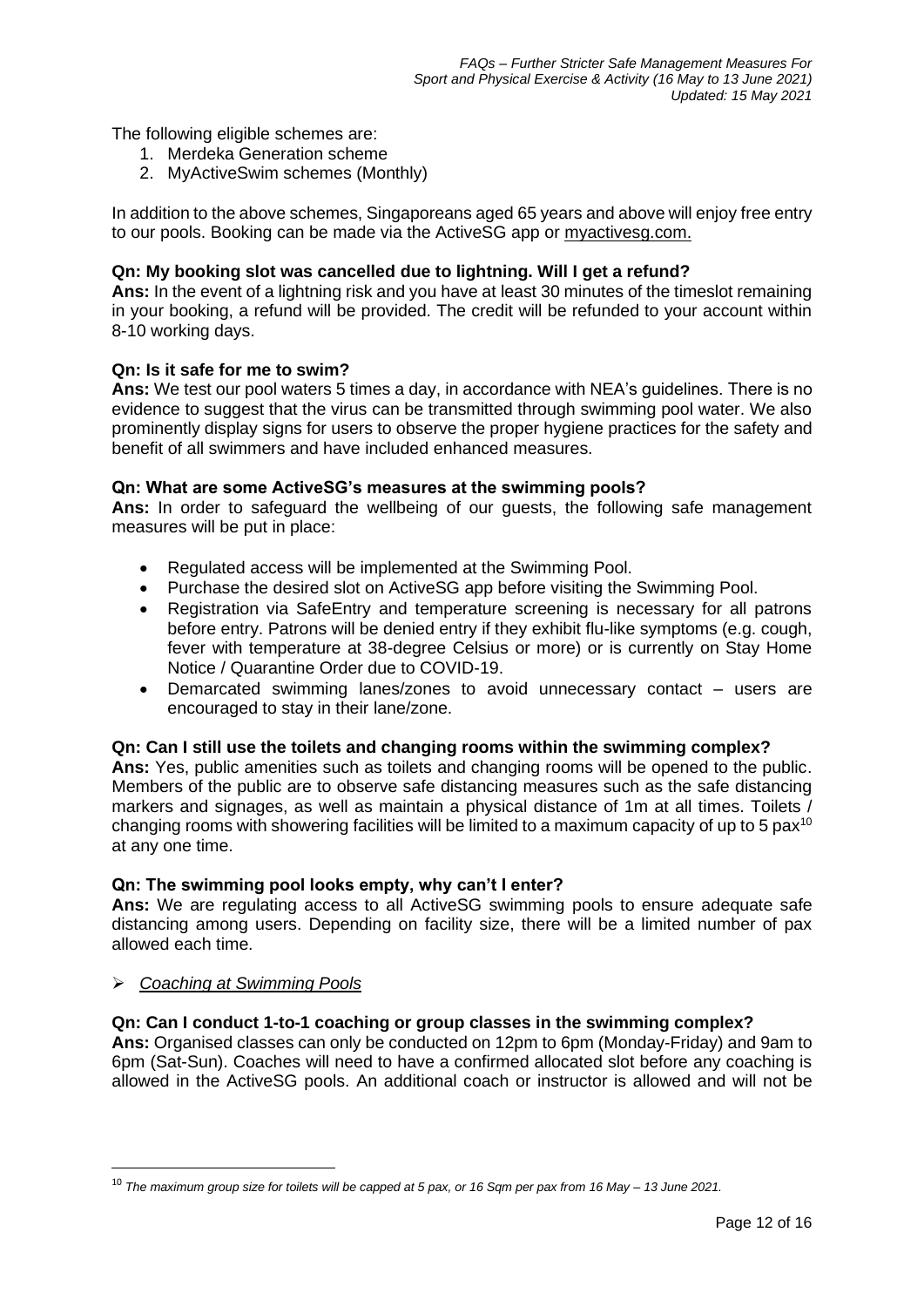considered as part of the group size of  $2^{11}$ . There should be no intermingling between different groups. Coaches will have to wear masks at all times when they are not in the pool.

#### **Qn: I am a swimming coach. How do I book swim slots for my classes?**

**Ans:** Coaches with valid Usage Permit will be informed when allocation exercise commences. The SportSG Booking office will process your application and allocate slots accordingly. Registration confirmation and receipt will be sent via email.

If there are caregivers within the group that needs to enter the pool, they must be included in one of the 2  $\text{pax}^{\text{12}}$  quota.

You will be required to assemble your students outside the pool and bring them in as a group. Please show your coaching confirmation email to the staff on duty. All students / caregivers / coaches are required to purchase an entry pass and tap the QR code for entry into the pool.

#### **Qn: What is the duration for each coaching slot at the swimming pool?**

**Ans:** The duration for each allocated slot is 180 minutes. You may coach an unlimited number of classes within the 180 minutes slot.

#### **Qn: I am a swimming coach. How many students can I teach at one time?**

**Ans:** From 8 May, there is no restriction on the number of sessions to be held consecutively within the allocated slot. However, the coach must ensure that there is a maximum of 2 groups of 2 students in the swimming complex at any time. The previous class of students must exit the swimming complex before the next class of students can enter the swimming complex. This is to ensure that the capacity at the swimming complex is kept within the permissible limit at any one time. The classes must be conducted in adherence to the Safe Management Measures.

### **Qn: I am a parent/caregiver, do I need to pay for the entrance fee while waiting for my child inside the swimming pool?**

**Ans:** Yes, you will have to pay an entrance fee to enter the premise. Please inform the coach in advance if you require to enter the pool during the "Organised swim classes" timeslot on 12pm to 6pm (Mon-Friday) and 9am to 6pm (Sat-Sun).

The parent/caregiver must be included in one of the 2 pax<sup>13</sup> quota. Payment for entry into the swimming complex is via ActiveSG e-wallet.

### *3. ActiveSG Sport Halls And Courts*

#### **Qn: Can I use the sport halls and courts?**

**Ans:** All indoor sports halls will remain open for registered coaches to conduct low-intensity classes while outdoor ActiveSG sport facilities will remain open to the public from 16 May to 13 June. Prior booking via the ActiveSG app or [myactivesg.com](https://www.myactivesg.com/) is required. ActiveSG staff will be deployed to ensure safe distancing, and we reserve the right to turn away visitors to avoid overcrowding within these facilities. Individuals who feel unwell, should not visit our sport halls and are to seek medical attention.

<sup>11</sup> *Group activities are limited to no more than 2 participants, instead of 5 participants. An instructor may coach a maximum of 2 groups of 2 persons, subject to the venue capacity limit and safe management measures.*

<sup>12</sup> *Group activities are limited to no more than 2 participants, instead of 5 participants. An instructor may coach multiple groups of 2 persons, subject to the venue capacity limit and safe management measures.*

<sup>13</sup> *Classes are limited to no more than 2 participants, instead of 5 participants. An instructor may coach up to a maximum of 2 groups of 2 persons, subject to the venue capacity limit and safe management measures.*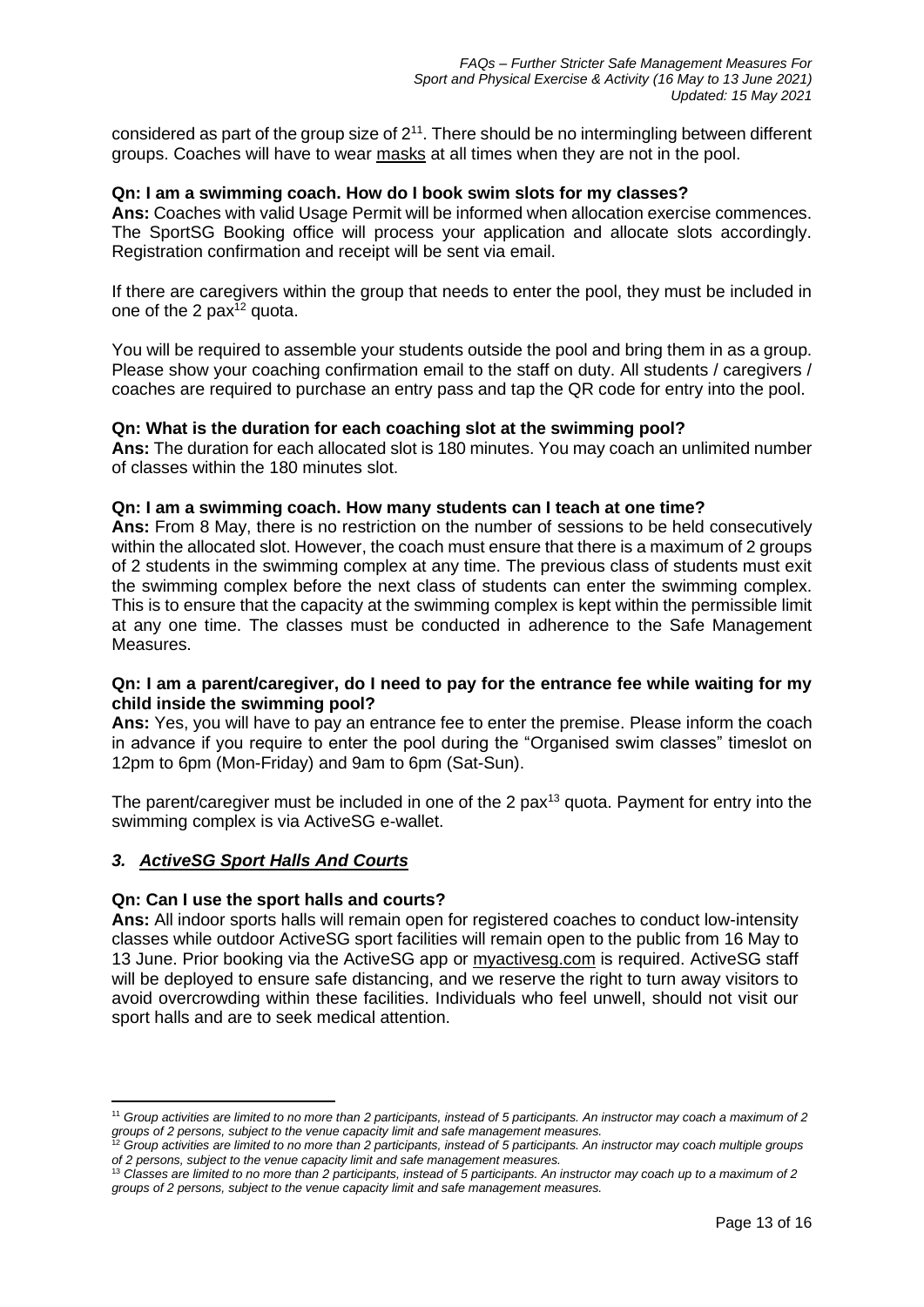Members of the public may exercise in groups of no more than 2 participants<sup>14</sup>. A physical distancing of 2m (i.e. 2 arms-length) between individuals should be observed, with transient contact permissible during play. The person who booked the court must be present and will be counted into the maximum number of pax allowed per court. It is also mandatory for the member who booked the slot to be present during the time of play and be part of the group of players on court. Coloured wrist-tags will be issued to those allowed to enter the sport hall and groups must keep to those of the same colour wrist-tags. There should be no intermingling between different groups. There are also facility/sport specific measures that may supersede general safe management measures.

# **Qn: What are the operating hours of the sport halls and courts?**

**Ans:** The indoor sport halls (open for registered coaches to conduct low-intensity classes) and outdoor facilities will be opened daily from 7am to 10pm. Please refer to [myactivesg.com](https://www.myactivesg.com/) for the list of sports halls that will be closed from 16 May - 13 June 2021.

### **Qn: What should I do before visiting ActiveSG outdoor facilities (i.e. tennis court, outdoor netball courts)?**

**Ans:** You are required to book a slot via the ActiveSG app or [myactivesg.com](https://www.myactivesg.com/) before visiting the sport hall or outdoor court. The person who booked the court must be present and will be counted into the maximum pax allowed per court. It is also mandatory for the member who booked the slot to be present during the time of play and be part of the group of players on court. Coloured wrist-tags will be issued to those allowed to enter the sport hall and groups must keep to those of the same colour wrist-tags. No mixing between groups is allowed.

There will be no refund of booking for players who fail to comply with ActiveSG rules.

### **Qn: How far ahead in advance can I start booking the slots?**

**Ans:** ActiveSG Verified Members can book ActiveSG facilities up to 15 days in advance; ActiveSG Non-verified Members and Account holders (i.e. non-members) can book ActiveSG facilities up to 14 days in advance.

### **Qn: Can I choose my preferred slot?**

**Ans:** Yes. Each slot will have 50mins of playable time. All patrons should use the remaining 10mins to clear and clean up for the next group of users.

### **Qn: Can I walk-in if I have not booked a slot?**

**Ans:** No. All patrons are required to book a slot prior to using the courts.

### **Qn: Can I book multiple courts in the same hour?**

**Ans:** No, patrons can only book one type of court in the same hour.

### **Qn: Can I book two consecutive sessions?**

**Ans:** You are encouraged to book ONE session (50mins) per day. This is to ensure that all patrons have equal chance to use the courts.

### **Qn: What is the maximum number of pax allowed inside the facility?**

**Ans:** The maximum number of pax is dependent on the number of facilities in each sports hall. Each facility inside the sports hall has a capacity limit of up to 50pax.

### **Qn: Can I release the slot after booking?**

**Ans:** All booked slots cannot be released and are non-refundable.

<sup>14</sup> *The maximum group size will decrease from 5 to 2 persons between 16 May–13 June 2021.*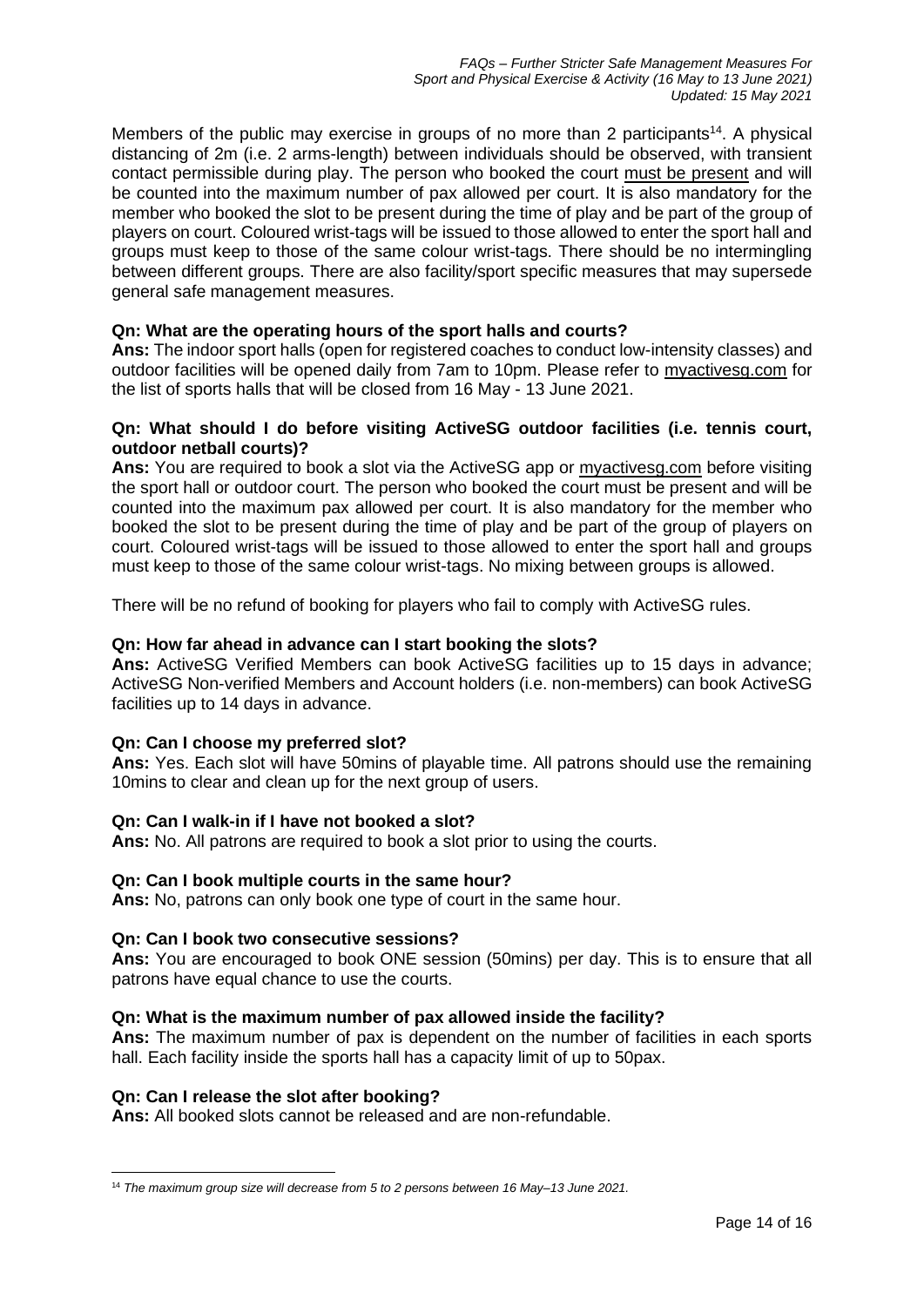# **Qn: How many people are allowed on courts that will remain open at any one time?**

- **Ans:** There are different capacity limits for different facilities, as follows:
	- For Tennis: a max of 1 pax and 1 instructor or a coach per court will be admitted into the facility.
	- For Team Sport: Max of 2 pax per group. For these team sports, a service provider (such as an instructor or a coach) will be part of the 2 pax allowed into the facility. Depending on facility capacity, multiple groups of 2 can share the court but must maintain 2m distancing between individuals and 3m distancing between groups.

Please refer to myactivesg.com for the list of sports halls that will be closed from 16 May – 13 June 2021.

There shall be clear segregation between groups and no cross-mixing or cross-playing between groups. Individuals should not loiter/linger around the sport hall and to leave the facility after they are done with their exercise. ActiveSG staff will be deployed to ensure safe management measures are observed, and we reserve the right to turn away visitors to avoid overcrowding within these facilities.

# **Qn: Can I still use the toilets and changing rooms within the sport halls?**

**Ans:** Yes. The toilets, changing rooms and shower facilities at the ActiveSG stadiums will remain open to the public. Members of the public are to observe safe distancing measures such as the safe distancing markers and signages, as well as maintain a physical distance of 1m at all times. Toilets / changing rooms with showering facilities will be limited to a maximum capacity of up to 5  $\text{pax}^{15}$  at any one time.

# **Qn: Can I coach in the sport halls?**

**Ans:** While ActiveSG's booking policy does not allow for coaching, league operations or business activities on our courts, ActiveSG will not enforce this policy on goodwill basis due to the current COVID-19 situation. However, all safe distancing measures will still apply and be enforced.

ActiveSG will continue to review our booking policy on coaching.

# *4. ActiveSG Gym*

### **Qn: What are the operating hours of the gym?**

**Ans:** From 8 May –13 June 2021, all ActiveSG gyms will be closed temporarily.

### **Qn: Why are the gyms closed?**

**Ans:** ActiveSG gyms are closed temporarily from 8 May - 13 June 2021 as part of efforts to tighten safe management measures to curb the transmission of COVID-19 within the community. The intention is to restrict sport and physical activities that take place in high risk environment as part of our effort to reduce community spread. Strenuous activities that take place in enclosed, confined indoor spaces where participants are likely to be exerting without donning masks should cease.

### **Qn: When can I start booking for 14 June 2021?**

**Ans:** Sport Singapore will take guidance from the Multi-Ministry Taskforce before we reopen our ActiveSG gyms. More information will be released closer to date.

# **Qn: Can I still use the toilets and changing rooms within the gym and studios?**

*<sup>15</sup> The maximum group size for toilets will be capped at 5 pax, or 16 Sqm per pax from 16 May – 13 June 2021.*